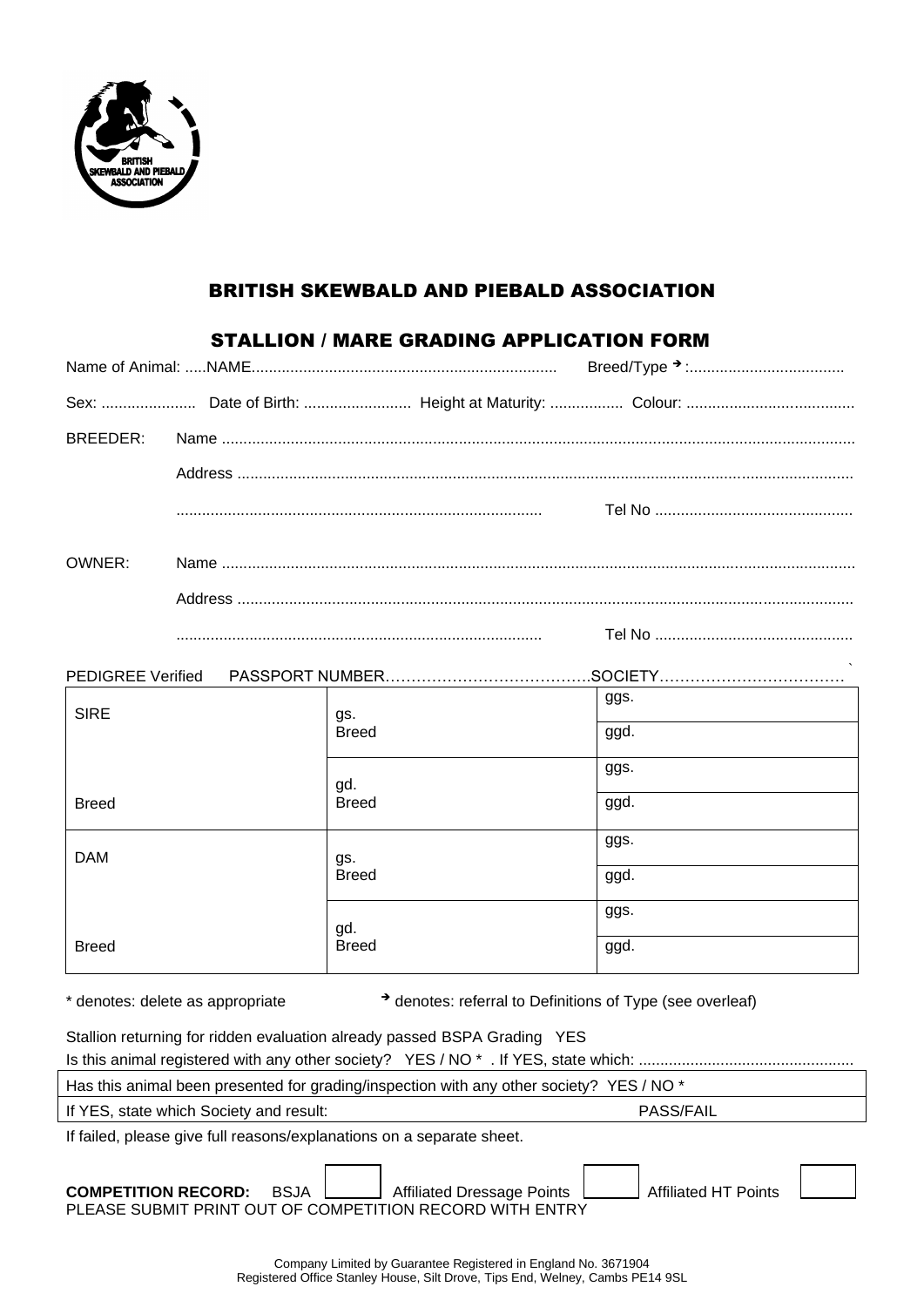# **STALLIONS ONLY:** Has this stallion been at stud? YES / NO \* If so, how many years ..................................

Average number of mares covered per season ...................................................................

*Please specify*

DRESSAGE **SHOW JUMPING** 

EVENTING

Fertility percentage ...............................................................................................................

(These figures may be verified by a recognised society or stud veterinary surgeon)

**On a separate sheet please send details of showing record of mare/stallion or current competition record The society takes no responsibility for proving fertility.**

#### **BSPA STALLION AND MARE GRADING APPLICATION – TICK BOX AS APPROPRIATE DATES FOR GRADING WILL BE AT ALL REGIONAL SHOWS:-**

| 10th MARCH SANDS FARM EC SE REGIONAL STAR HORSHAM SUSSEX SHOW                         |  |
|---------------------------------------------------------------------------------------|--|
| 23rd APRIL EASTERN REGIONAL STAR SHOW WORLD HORSE WELFARE SNETTERTON NORFOLK          |  |
| 1st MAY NORTHERN REGIONAL STAR SHOW NATIONAL HORSE RACING COLLEGE DONCASTER YORKSHIRE |  |

#### Types requiring minimum one generation verified pedigree:

 $\Box$ . WARMBLOOD<sup>→</sup> (3 generations required) - Jumping required

 $\Box$  SHETLAND<sup>→</sup> (3 generations required)

HACK/RIDING RIDING

SPORTS PONY /HORSE - Jumping required

AMERICAN BREED/TYPE➔

**PB ARAB**<sup>→</sup>

MINIATURE➔

RIDING PONY/SHOW HUNTER PONY

HUNTER – Jumping Required

#### Types NOT requiring verified pedigree:

**NATIVE** 

 $\Box$  UTILITY – JUMPING REQUIRED

COB – TRADITIONAL OR HOGGED

VANNER

DRIVING TYPE

| Section 1                                                                                                                  |                                                                                  | £335.00 |        |  |
|----------------------------------------------------------------------------------------------------------------------------|----------------------------------------------------------------------------------|---------|--------|--|
| Section 2                                                                                                                  | Mares/fillies 3 years old or over                                                | £85.00  |        |  |
| Section 3                                                                                                                  | Re-grading. See grading rules in handbook.                                       | £100.00 |        |  |
|                                                                                                                            |                                                                                  |         |        |  |
| Section 4                                                                                                                  | Stallions ridden assessment (Stallions passing BSPA Grading as 3 yo over 153cms) |         | £40.00 |  |
| SEC 1, 2, 3, 4 MUST BE REGISTERED WITH BSPA OR HAVE REGISTRATION PENDING, EXTRA FEES TO BE PAID IN ADDITION TO GRADING FEE |                                                                                  |         |        |  |

#### **NO DNA FEE WILL BE REFUNDED. (ALL VETERINARY REPORTS WILL BE KEPT ON FILE)**

Postal orders or cheques, made payable to BSPA. MUST accompany the entry form. No applications will be accepted without the correct fee. Late fee cheques must clear before results issued

.Bacs payments (SEND RECEIPT WITH APPLICATION) BSPA HSBC Wisbech Cambs 40-20-38 a/c 21123785 Entries close seven days prior to date of grading.

Spaces will be strictly limited and on a first-come first-served basis. Absolutely NO late entries will be accepted. No refund of entry fees. The entry is non-transferrable.

PASSPORTS MUST ACCOMPANY ALL ANIMALS FORWARDED FOR GRADING AS APPLICABLE, OR REGISTRATIONS PENDING, OWNERS/HANDLERS MUST BE MEMBERS OF B.S.P.A.

*ALL STALLIONS/MARES MUST BE MICROCHIPPED. AND ENCLOSE A CURRENT PHOTOGRAPH*

**EXHIBITORS ARE REMINDED TO READ THE GRADING RULES THOROUGHLY AND THAT BY SIGNING THE ENTRY FORM, THEY DECLARE ALL INFORMATION TO BE CORRECT TO THE BEST OF THEIR KNOWLEDGE AND BELIEF. ALSO, THAT IT IS A CONDITION OF ENTRY, THAT NO LIABILITY WHATSOEVER IS ACCEPTED BY B.S.P.A., ITS JUDGES AND OFFICIALS FOR ANY ACCIDENT, INJURY OR DAMAGE TO ANIMALS, VEHICLES, EQUIPMENT OR PERSONS CONNECTED WITH THE GRADING. ADDITIONALLY, B.S.P.A. IS NOT LIABLE FOR ANY LOSS OF VALUE TO THE ANIMALS, OR LOSS OF INCOME, EITHER HYPOTHETICAL OR ACTUAL, ARISING OUT OF THE DECISION OF THE JUDGES AT THIS GRADING. SIGNING OF ENTRY FORM ALSO CONSTITUTES AGREEMENT TO ABIDE BY THE GRADING RULES OF B.S.P.A. AND TO ACCEPT THAT THE**